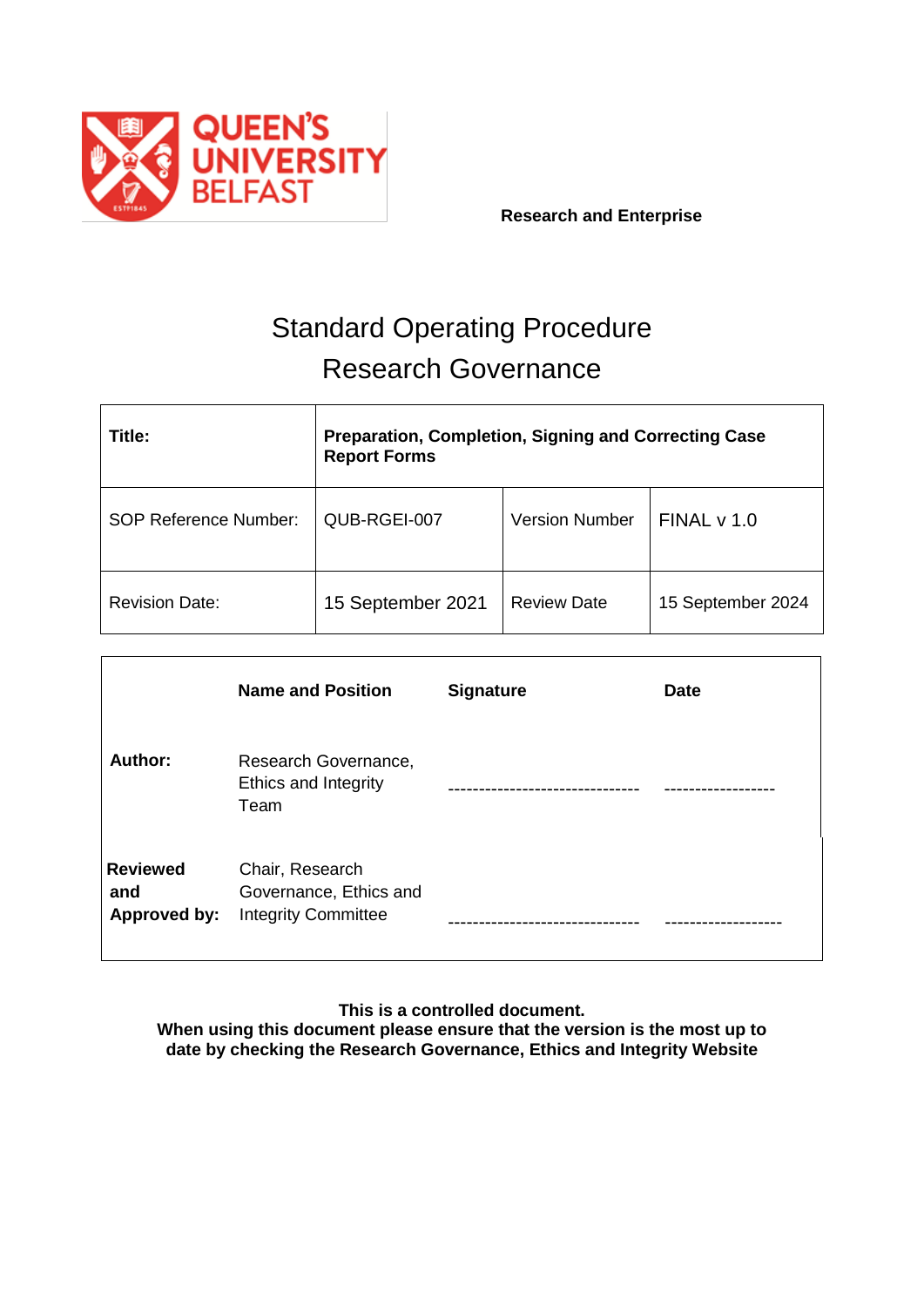# Revision Log

| Previous<br>Version<br>number | Date of<br>Review/Modification | Reason for<br>Review/Modification | <b>New Version Number</b> |
|-------------------------------|--------------------------------|-----------------------------------|---------------------------|
|                               |                                |                                   |                           |
|                               |                                |                                   |                           |
|                               |                                |                                   |                           |
|                               |                                |                                   |                           |
|                               |                                |                                   |                           |
|                               |                                |                                   |                           |
|                               |                                |                                   |                           |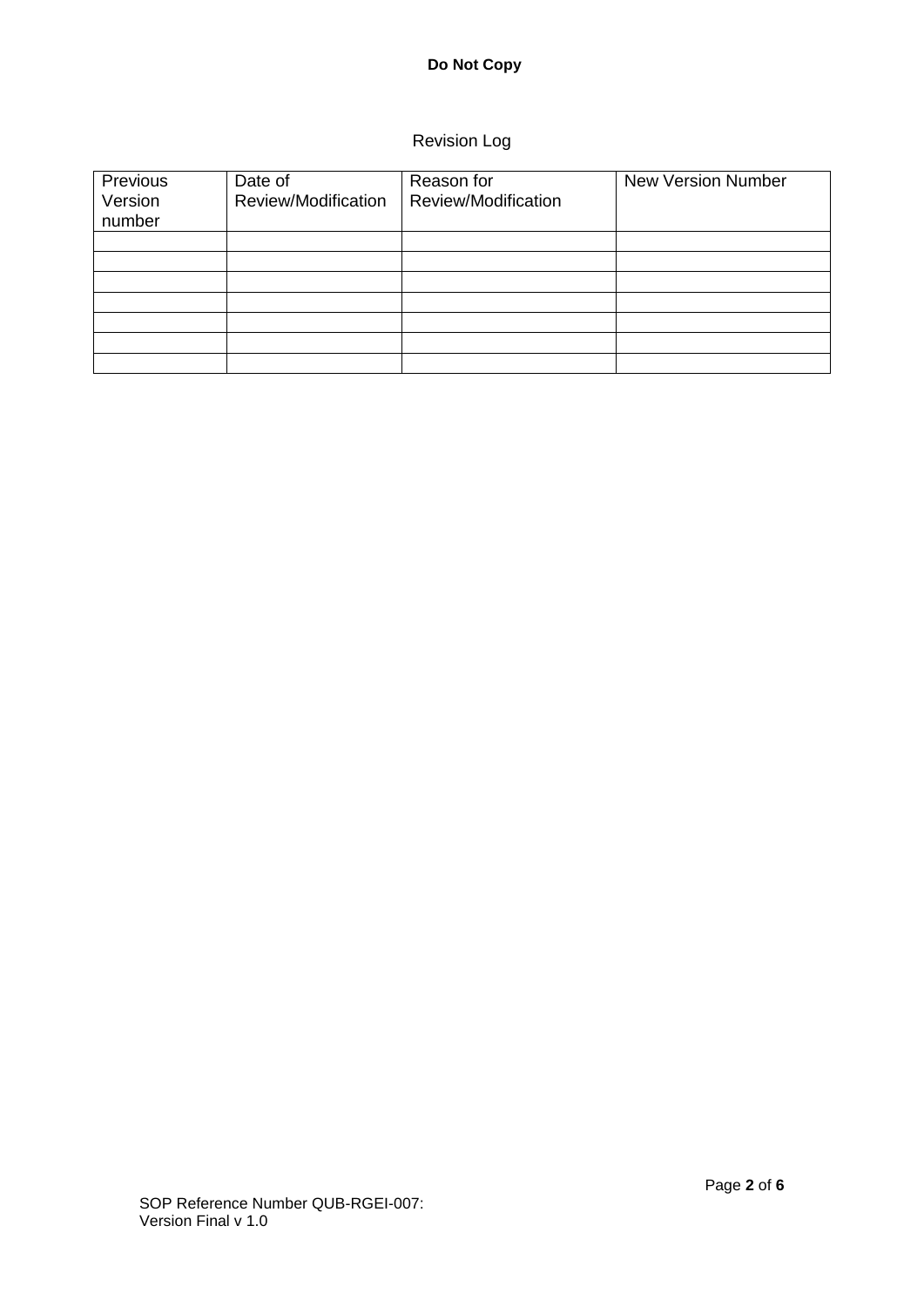#### **1. Purpose**

This Standard Operating Procedure (SOP) is to describe the procedure for completing, signing and correcting Case Report Forms (CRFs).

Case Report Forms are used in clinical research to collect data from each research participant. It is vital that they are legible, accurate, complete and prepared in a timely fashion. A CRF acts as a reminder to all investigators of the protocol that is being followed.

They can be paper based or electronic and form a critical record of the research and are subject to examination.

#### **2. Scope**

This SOP applies to all studies where the University is acting in the capacity of Sponsor, or Co-Sponsor. It applies to all members of University staff; both academic and support staff as defined by Statute 1, including honorary staff and students.

The University does not sole sponsor CTIMPs and therefore, the Lead Sponsor's requirements and approval of CRFs should always be met.

#### **3. Procedure**

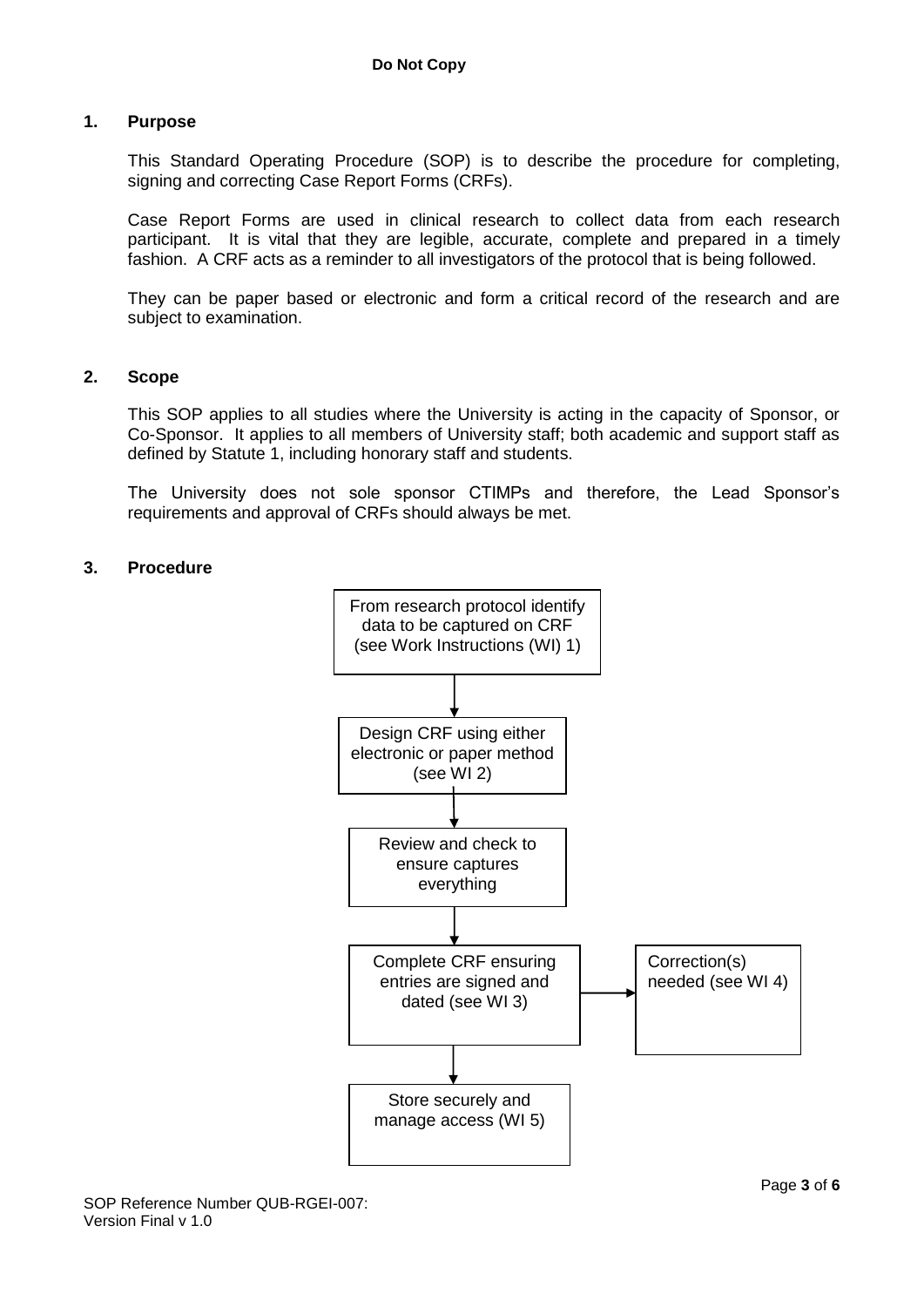## **4. References**

International Conference on Harmonisation (ICH) Harmonisation Tripartite Guideline: Guideline for Good Clinical Practice EB (R1).

## **5. Appendices**

Work Instructions 1 - Contents of CRF from protocol Work Instructions 2 – Design CRF Work Instructions 3 – Completion of CRF Work Instructions 4 – Correcting CRF Work Instructions 5 – Storage and Access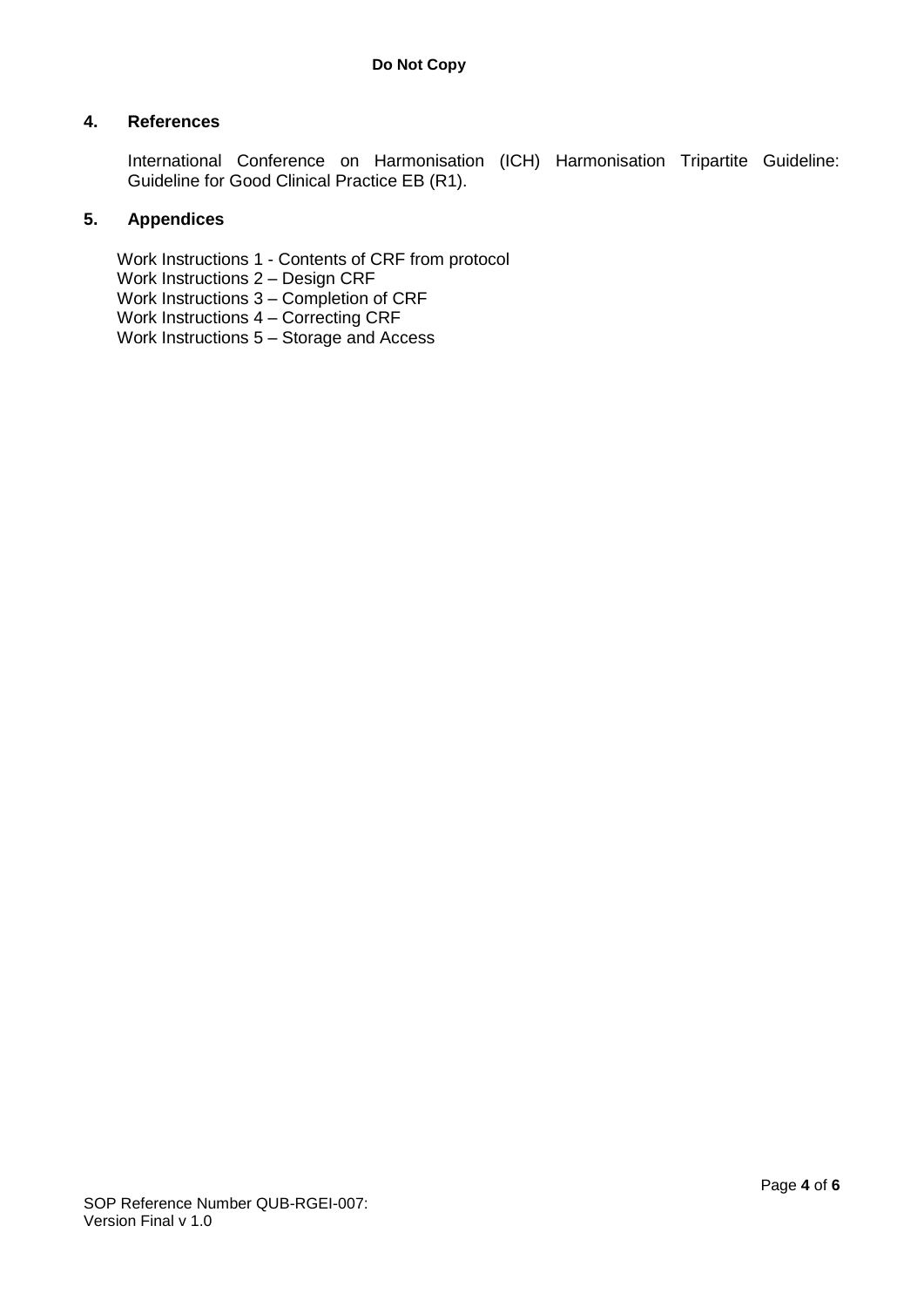# **Work Instructions 1 – Contents of CRF from protocol**

- 1. CRF's are designed according to the protocol, therefore each one will be different. The following provides guidance as to what should be contained as these are common to research studies:
	- Demographic information DOB, Gender, Date of Visit(s) etc
	- Inclusion/Exclusion Criteria use tick boxes to demonstrate compliance with each criterion.
	- Screening undertaken medical examination, vital signs, laboratory and other tests to demonstrate compliance with inclusion criteria, medication.
	- Visit(s) to capture activity undertaken at each visits
	- Early termination/withdrawal of participant that captures date of termination/withdrawal and the reasons for same.
	- End of study page to include date of completion.
- 2. The CI should collaborate with the statistician when developing the CRF and ensure that all those involved in the research study have a clear understanding of the contents of the CRF, before it is signed off.
- 3. The number of pages in the CRF will be dependent upon the nature of the study. Pages which include laboratory results should have the units of measurement pre-printed alongside each entry.

# **Work Instructions 2 – Design CRF**

- 1. Each page of the CRF should have the following information included as a header:
	- Name of study or study number;
	- Patient Code Number;
	- Patient Initials;
	- Date in the format of dd/mm/yyyy to capture the clinical visit/information.
- 2. Each page of the CRF should have the following information as a footer:
	- Signature of the delegated individual completing the page;
	- Signature of the CI with responsibility of signing off the entry;
	- If the CRF extends over a number of pages indicate on each the number of the page in conjunction with the length of the document i.e. page 1 of 3, page 2 of 3, page 3 of 3.
- 3. Design the CRF with a logical layout that is consistent with protocol and participants visits to study.
- 4. To facilitate data collection and subsequent analysis provide choices for each question, collect raw data rather than calculated data.
- 5. Ensure CRF is reviewed and approved by CI, the statistician (if required for the study), and the Sponsor.

## **Work Instructions 3 – Completion of CRF**

- 1. Provide clear instruction as to how CRF is to be answered and completed i.e. answers circled, underlined, redundant responses deleted or boxes ticked. Note - a ticked box provides less confusion.
- 2. Ensure CRFs are completed as soon as possible after each visit.
- 3. Entries should be:
	- In English;
	- Legible:
	- In permanent ink, preferably black ballpoint pen;
	- Verifiable.
	- The confidentiality of the research participant must be maintained at all times. The research participant must only be identified in the CRF using a trial number or code.

SOP Reference Number QUB-RGEI-007: Version Final v 1.0